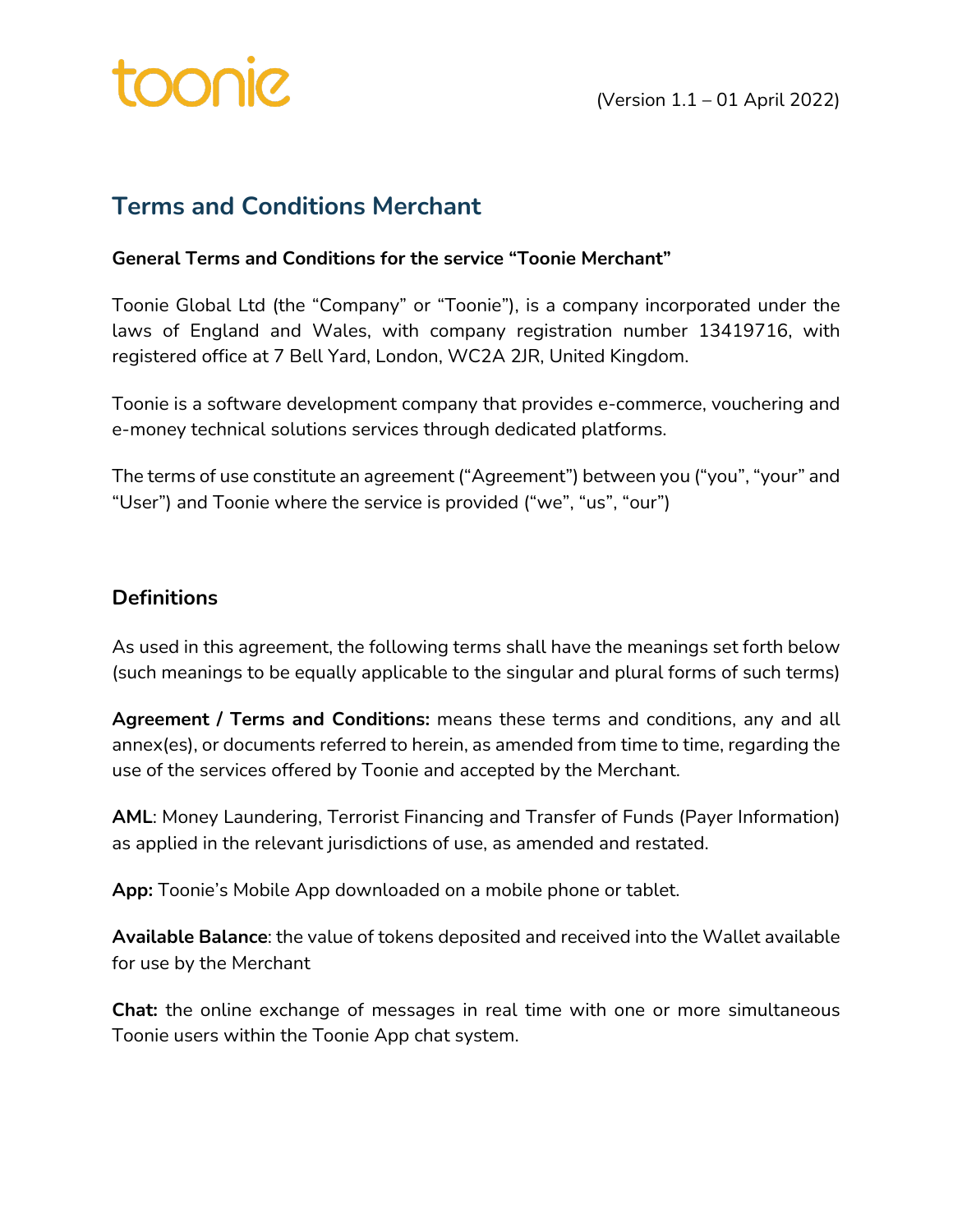**Community / Toonie Community:** A group of people who have successfully registered for an account with Toonie according to the terms of this Agreement.

**Currencies Offered**: The currencies that the Customer can have as spending tokens in the wallet, listed in Annex 1.

**Customer/Individual/User:** means the end user who has successfully registered for an account with Toonie according to the terms of this Agreement.

**Dashboard (or the Dashboard):** is the portal where the Merchant can access the Services including, but not limited to, create offers, initiate transfer instructions, view Transactions history, view the balance and currency of the E-Money held in the Wallet.

**Fee:** any fee payable by the Merchant to Toonie, as set out on the Website and/or in Annex 2 of the present Agreement as amended from time to time.

**E-Money:** Represented by tokens purchased by the user and displayed in the equivalent currency used for purchase. The currency displayed will be the currency used when the customer sells the tokens.

**Instruments:** are the channels through which the E-Money, distributed by Toonie, is engaged by the Merchants.

**KYC:** Know Your Customer, requirement for knowledge of and information on Merchant of regulated entities or regulated activities.

**Log:** electronic register recording the operations generated through usage of the Services.

**Offer:** The voucher created by Merchants to promote their products and/or services via the e-commerce platform to other Toonie Users.

**Platform:** means the Company's specific online transfer platform, through which the internet allows the Customer to access the services and the Wallets and provide instructions through the Dashboard.

**Password:** is a secret alphanumeric word the Customer chooses to enter in the Platform.

**P2P:** Internal Toonie transaction between Wallets of Individual Users.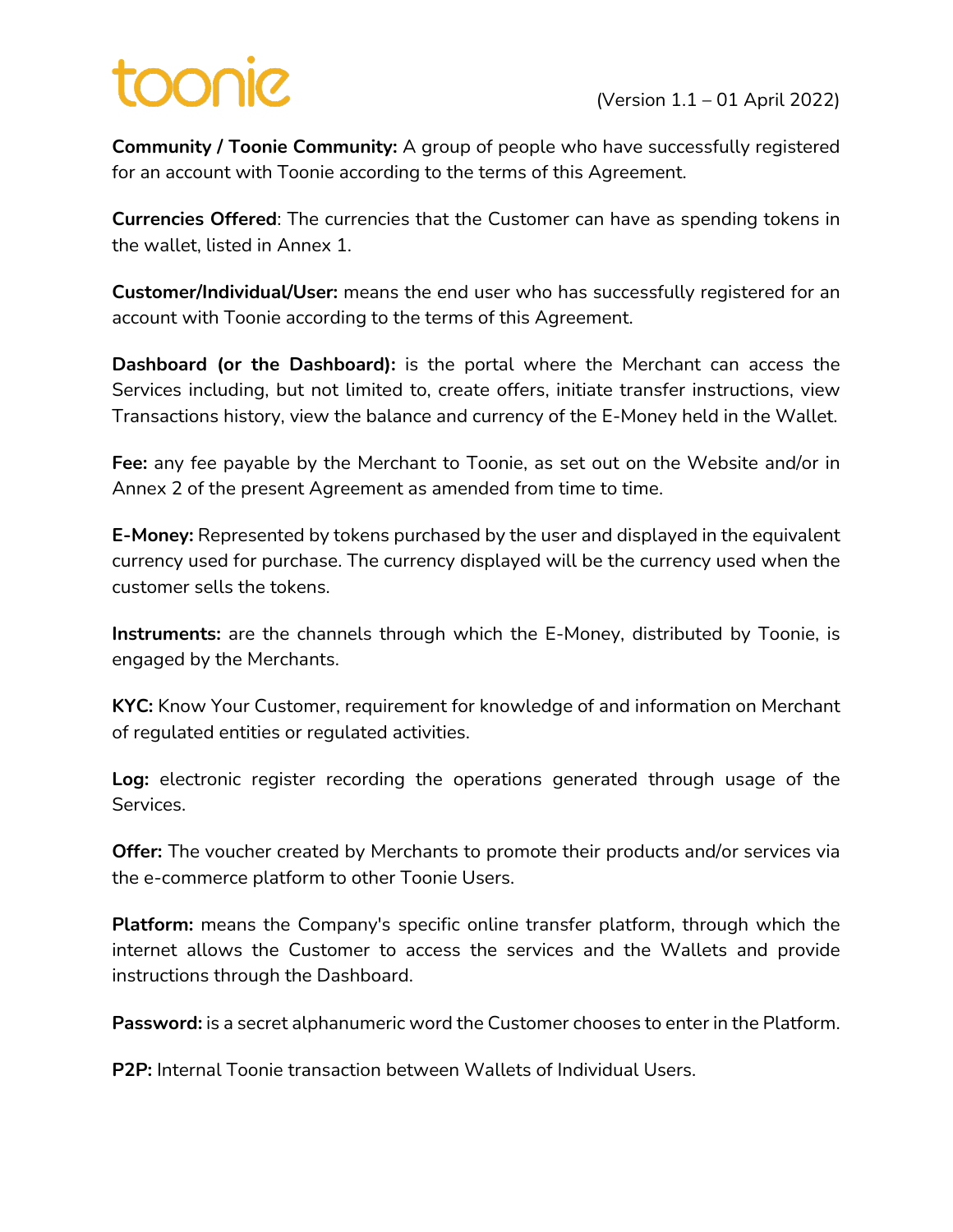**Redemption:** means allowing the user to convert tokens held in wallets, in whole or in part, into the fiat currency these are representing by redeeming them with a bank transfer.

**Reference:** The payment reference assigned to each user used to purchase tokens for wallet top-ups.

**Relationship:** means the ongoing business relationship established between a Merchant and Toonie under this Agreement once the Customer has successfully completed the registration process.

**Services:** means the services set out under Clause 1

**Third-Party Provider:** the Third-Party provider, authorised by the appropriate regulatory bodies in the relevant jurisdictions, appointed by the Company for the purpose of providing the Services. The current regulated Third-Party Providers are identified in clause 1 ("Services").

**Third Parties:** local communities other than the merchant (such as online groups, associations, public administration, schools, universities, clubs, parishes, etc.).

**Token:** utility token recognised by the symbol of the fiat currency used to purchase the token. Once purchased, the token is expendable and tradable exclusively on the Toonie platform for the purchase of services on the platform and has no legal status as a currency.

**Transaction:** an electronic transfer initiated by the Merchant through the Services.

**Username:** means one of the two login elements chosen by the Merchant during the registration process. the Merchant must remember to login to Toonie account and access the services

**Wallet:** instrument for storage of the tokens.

**Website:** means the Company's website https://www.toonieglobal.com/ operated by the Company to provide the Services and information in relation to the Services.

All the references, inter alia, to e-money, wallets, tokens, on-line payments, on-line transfers and/or platforms shall be made to the relevant definition section as contained in the T&C of the relevant services provider available at *https://quidglobal.com*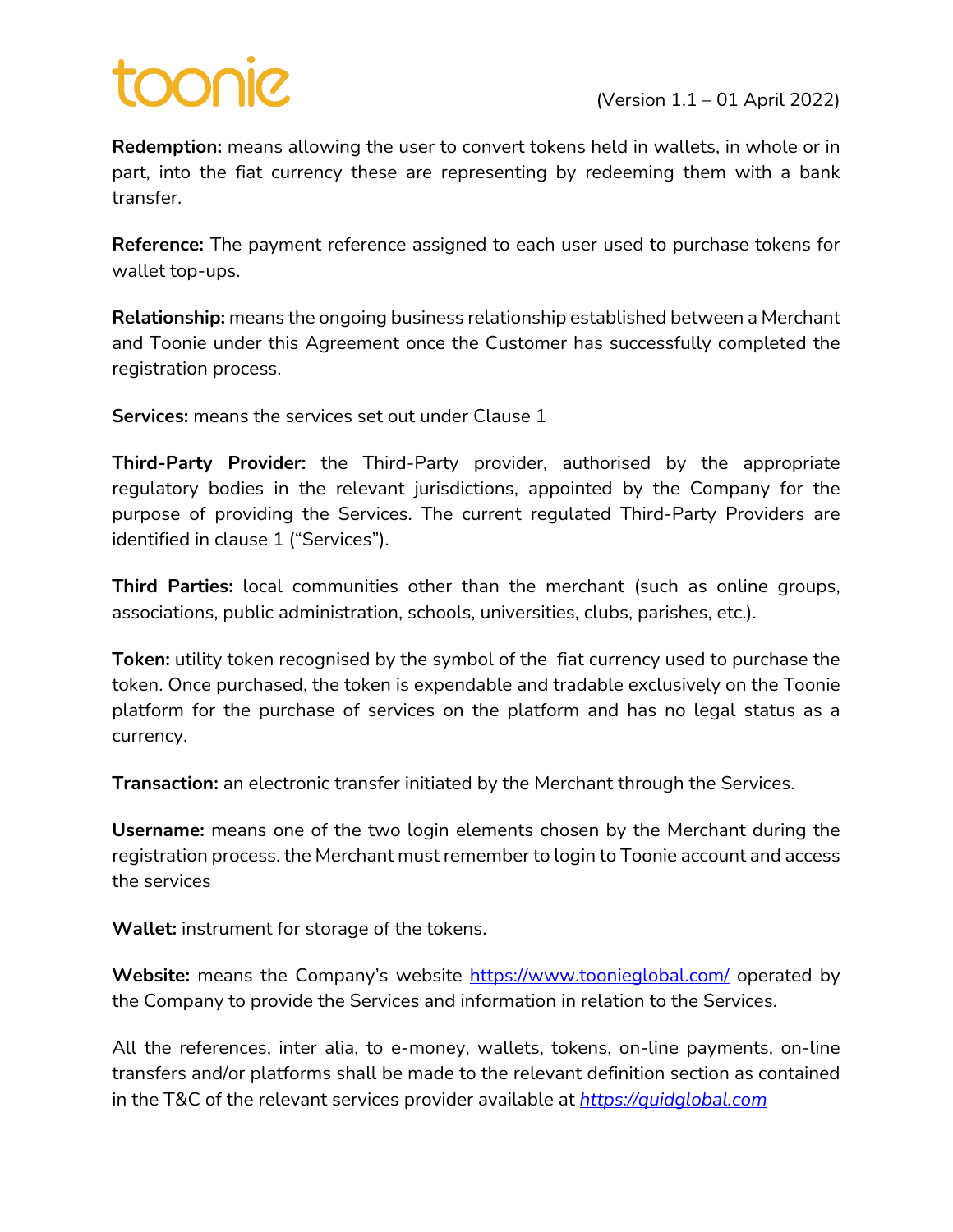To access and use the Services you must have a mobile device ("Device") that has the Toonie App installed. The App can be downloaded from the App Store (iOS) or Play Store (Android). Some services and features require a WebApp access.

## 1.Wallet and payment service

Toonie is not the E-Money and Payment Services provider. All the E-Money and Payment Services are operated by the subsidiaries of Quid Ecosystem Group Ltd and the relevant T&Cs are available at https://quidglobal.com/ .

The service of the E-wallet top-up with a Credit/Debit card is provided in the App in connection with PayPal, further information on PayPal Buyer Protection is available at https://www.paypal.com

### **1.1 Wallet opening and activation**

To activate the Wallet service, the Merchant shall register on the Toonie App and provide the information required. By entering into this agreement, the User confirms he/she has read, understood and accepted the T&C of the relevant service provider as stated above.

### **1.2 Transaction logs**

The Merchant can access the balance of the Wallet and view the Transaction history through the App, including: (i) the amount of each Transaction; (ii) a reference to identify the sender or receiver of tokens; (iii) any fees charged (including a breakdown of the fees); (iv) the debit/credit date of each Transaction.

The Merchant can download a "Wallet Summary" of each month and/or defined time selected.

### **1.3 Deposits**

The Merchant can deposit tokens into the wallets once the application has been approved "**Top-Up**" by instructing a credit transfer from an external bank and/or Credit/Debit card to purchase the tokens. The external account or card must be in the name of the Merchant.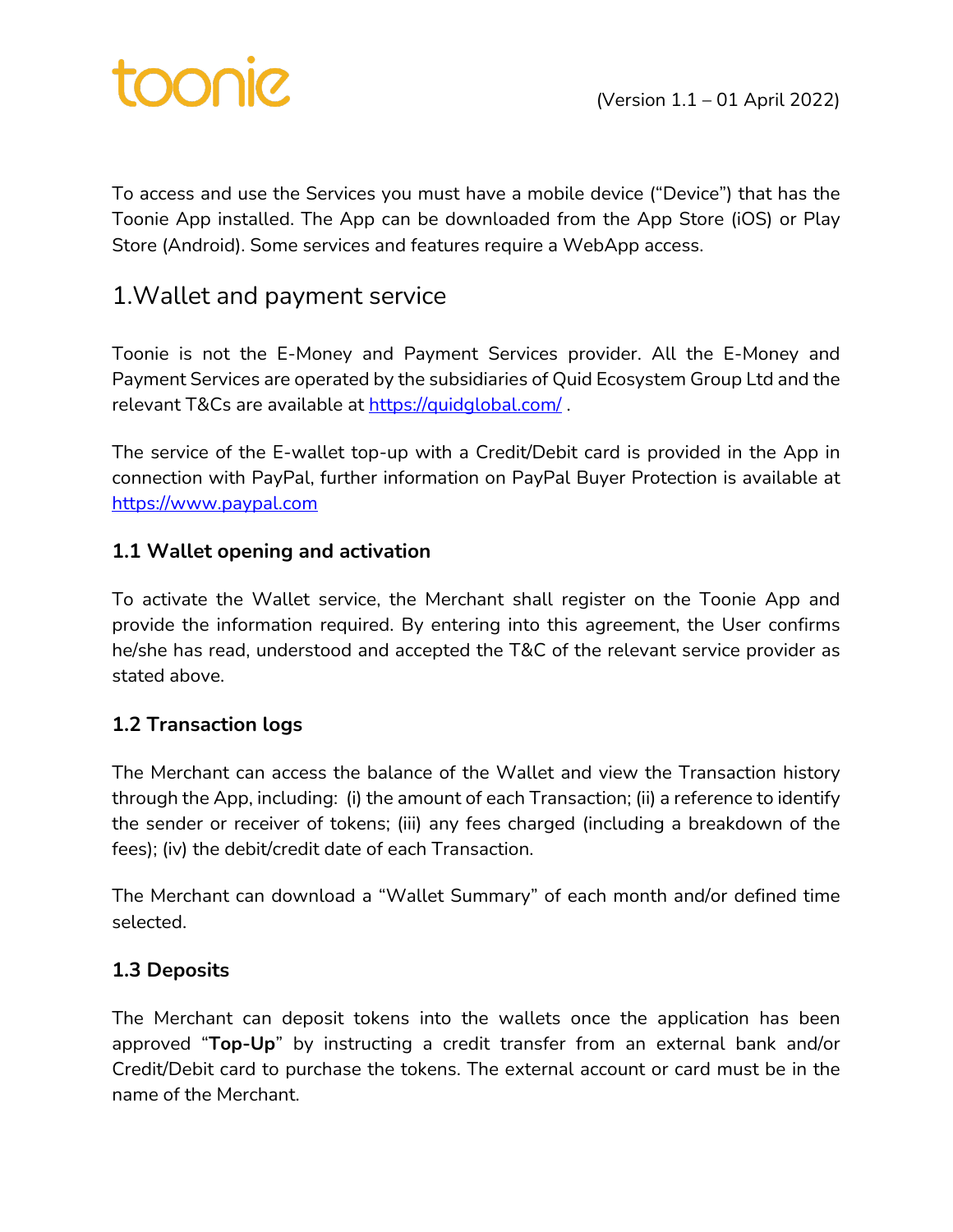# **DOOD**

The Merchant must use the "**Reference**" provided in the App for the tokens to be correctly allocated in the wallet.

The external payment account or the card used to purchase the tokens must be in the name of the wallet holder in the App.

Top-Up operations are performed in the shortest technical time-cycle available. With reference to the first Top-Up transaction carried out upon your successful registration and wallet opening request or after your request to change the associated bank account, sometimes we may need to perform additional checks. In any case, tokens deposited in the Wallet are made available no later than the following business day after the relevant purchase. For all subsequent Top-Up transactions, tokens are made available on the Wallet upon the successful completion of the transfer.

You will also have the possibility to deposit tokens into the Wallet through other instruments that will be made available from us to you via the App pursuant to specific agreements, documents or instructions provided to you via the App.

Fees in relation to the wallet deposits are shown in the Annex 2.

#### **1.3.1 Top-Up Limits**

The tokens deposits is subject to a daily and monthly limit imposed by the E-wallet provider. Upon successful registration, a top-up limit of 300 tokens per month is imposed on all users. In order to unlock the standard limits shown in the table below, the user must provide further identification documents as requested in the APP

The standard limits applied are shown in the table below:

| Deposit Methods                | Daily limit | Monthly limit |
|--------------------------------|-------------|---------------|
| <b>Credit/Debit Cards</b>      | 300         | 3000          |
| External Payment account   N/A |             | N/A           |

The E-wallet provider in its sole discretion may update those limits to adhere with their internal policies and regulatory requirements. In addition to the standard limits, specific limits might be applied to Toonie users. The user will be notified if any additional limits are imposed for any top-up method used by the user.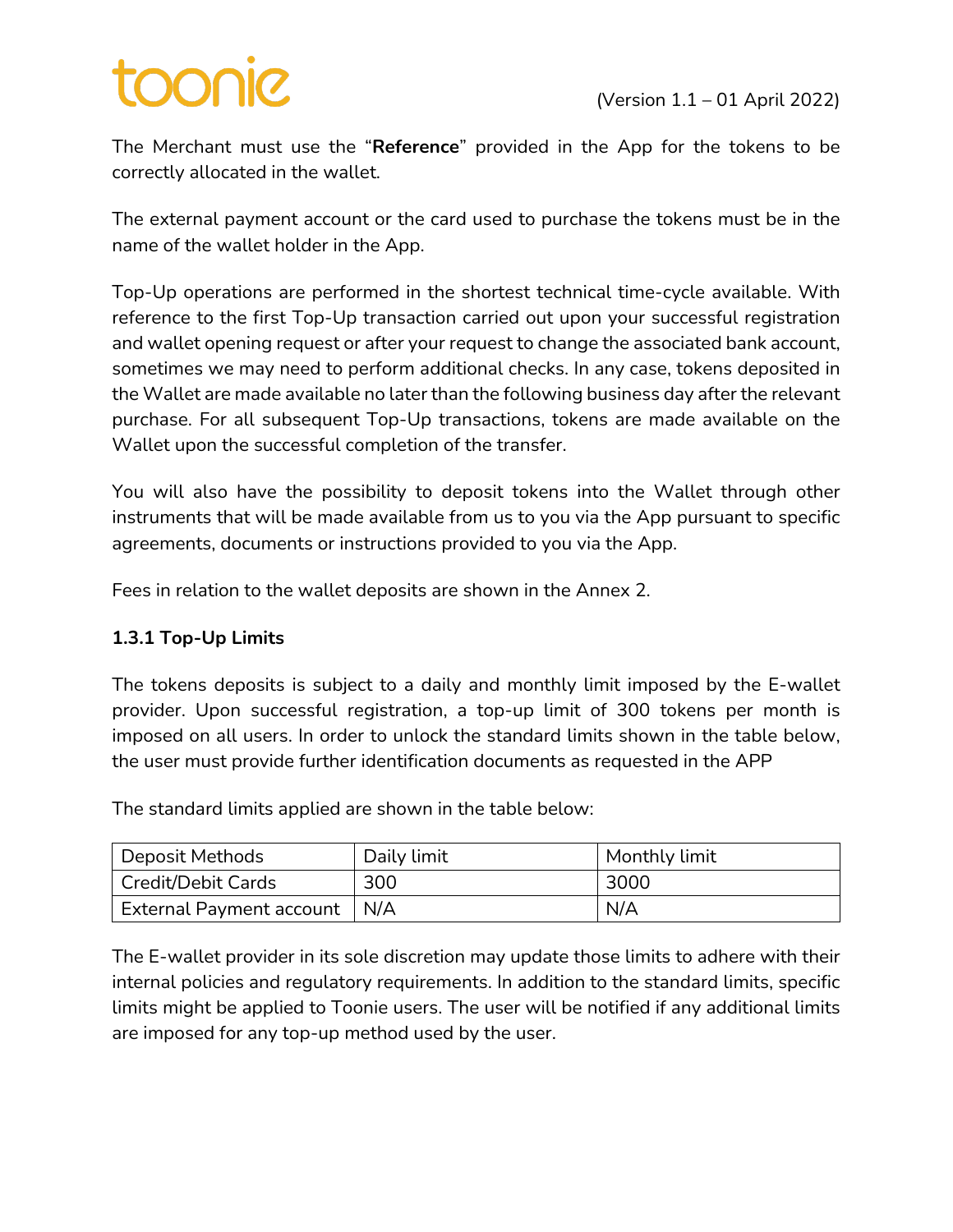

### **1.3.2 Chargeback**

E-wallets and tokens are a type of product that cannot be chargeback disputed when the wallet is topped-up by credit/debit card. Further details are available at https://www.paypal.com/uk/webapps/mpp/ua/legalhub-full?locale.x=en\_GB.

The card will only be used to purchase tokens to be deposited in the E-Wallet, no card payments are made in the Toonie App to redeem offers or transfer tokens to another user in Toonie. Once the card transaction is settled and the amount has been used to purchase the tokens to be credited to the E-wallet, the user will be able to use the Ewallet services as listed on section 1 above, the user is able to redeem the token present in the E-wallet subject to clause 1.4 below.

Any dispute regarding the vouchers redeemed from a Merchant in Toonie app, will need to be disputed directly between the user and the Merchant, Toonie can assist in providing the transaction details.

#### **1.4** Selling tokens and **Withdrawals**

The Merchant can convert all or part of the tokens available in the wallet into fiat currency and redeem the available balance to an external account via the withdraw function in the App by selecting or creating a new payment method. The funds cannot be sent to an external account that is not in the name of the Individual. Fees for this transaction will apply. See Annex 2

#### **1.5 Transfers**

The Merchant, by using the E-wallet transfer services, will be able to carry out the following transfer options:

(i) send E-money to a person using the P2P service; (ii) Request transfers from other Toonie Users via wallet or with a QR Code. (iii) Accept or reject transfer requests received from other Toonie Users.

#### **1.6. QR Code Scanner**

The Merchant has access to the QR Code reader in the Toonie App. To use this, the Merchant shall be using the Toonie App on a device with access to a Camera.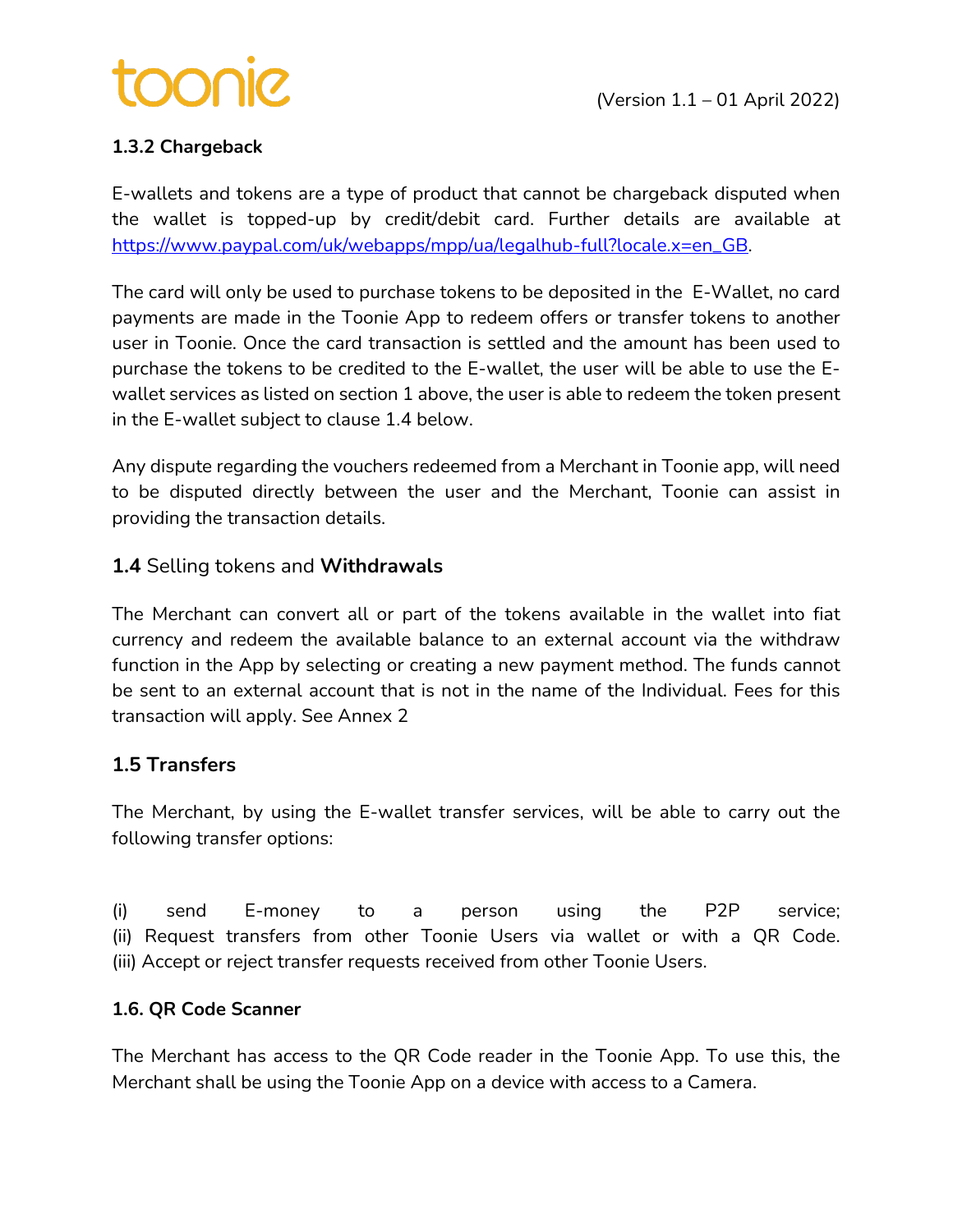# pinoc

By using the QR Code Scanner, the Merchant is able to:

- (i) Scan User's QR Code for offer redemption
- (ii) Scan User's QR Code for transfers related to offer redemption
- (iii) Send internal Transfers to other Toonie Users;
- (iv) Receive internal Transfers from other Toonie Users.

# **2 Toonie Services**

Toonie is providing the following services in the app:

- A voucher system (the "Voucher") that allows the creation of offers, opportunities, discounts and advertising for other users that can be purchased using the tokens available in the wallet.
- A voucher system that allows the Users to redeem offers, opportunities and discounts made available by the Merchant.
- A communication tool (the "Chat") that enables the users (Individuals and Merchants) of the Toonie platforms to stay connected.

### **2.1 Offers**

Merchants have the option to receive tokens from Toonie Users, by using Toonie's transfer services, which include QR Code transfers and/or Wallet-to-Wallet Transactions or by using external payment methods of their choice, such as cash and/or External Debit/Credit Card payments.

The service for Merchants included in the Offer section of the Toonie app are as listed below:

### **2.1.1 Create an Offer**

- The Merchant can promote their products and/or services via the voucher platform by creating discounted offers and new opportunities.
- Choose Offer Type Offers can be redeemed online through tokens or physically in the Merchant's "Shop" with an external transaction between the User and the Merchant where Toonie is not part of, and responsible for the transaction.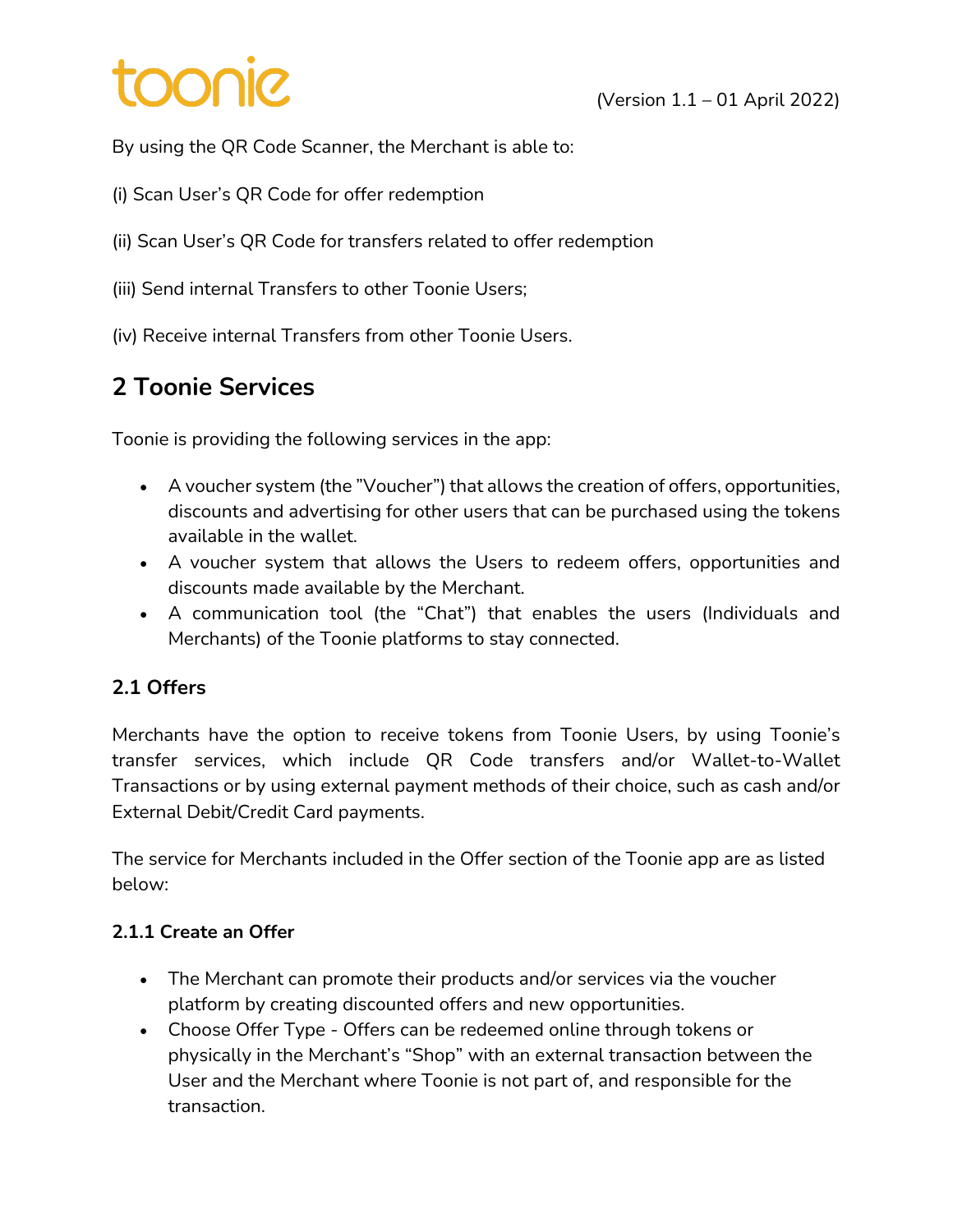# DOONIC

- Choose Offer Frequency Offer frequency can be "Once-Only", where Users are able to redeem them one time only and then they will disappear from the system or "Multiple", where the User is able to redeem this offer unlimited times until the offer expires.
- Personalise the offer by inserting pictures and written details of the product/service promoted.
- Decide the offer start and expiry date and elapsed time.
- Expired offers can be reactivated, offer reactivation is subject to fees as shown in Annex 2
- Review and confirm the offer's pictures and details before publication
- The Merchant shall not upload content that may be considered violent, threatening, liable to incite racial hatred, in breach of confidentiality or privacy, discriminatory, defamatory, offensive, unlawful, pornographic, obscene, indecent, profane or which may cause distress or discomfort

### **2.1.2 Offer Redemption**

- The Merchant selects the transfer method preferred by the User using in App transfer services provided by the transfer service provider or an external method.
- The Merchant inserts the token amount to be received from the User
- The Merchant sends the transfer request related to the Offer redemption to the user if settling via Toonie.
- If the transfer has been accepted by the User, the Merchant will immediately receive the tokens requested in the wallet.

All services, such as Offer redemption, must be settled in the same token of the represented fiat currency as chosen by the Merchant.

Toonie is not responsible for any transfer between the Merchant and the Merchant's customer that are not settled in the App.

#### **2.2 Subscription**

The Merchant can choose between two subscriptions, Free and Premium.

Please refer to Annex 2 to see the difference between the two different Subscriptions and the pricing of each.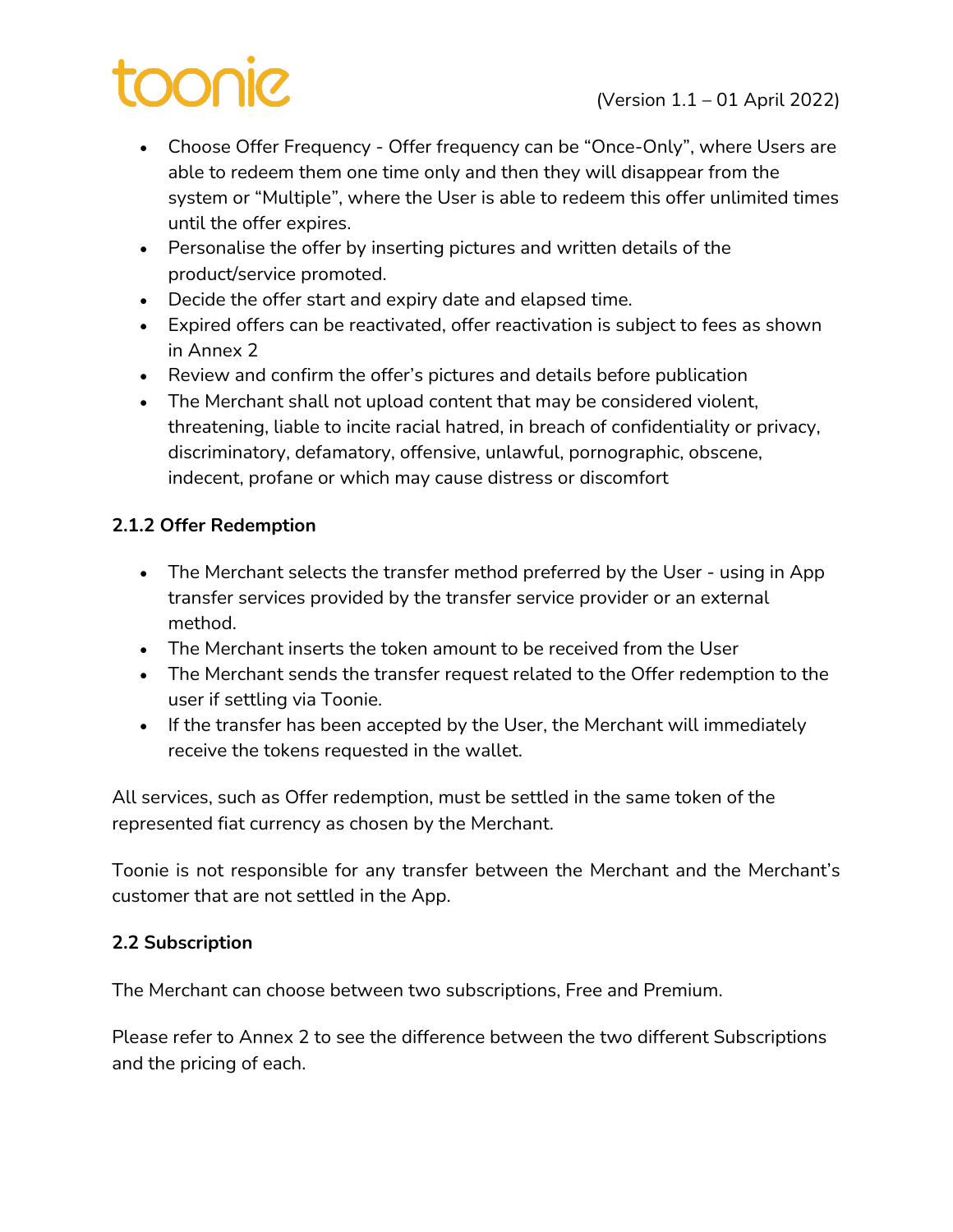# **SINOC**

The Premium subscription will be debited from the Main Wallet on the first day of each month.

The Merchant must ensure to have enough tokens in the Wallet to cover the monthly subscription fee. A notification will be sent two (2) days prior to the subscription expiring.

If there are insufficient tokens in the wallet to cover the monthly fee, the services might be suspended until all the fees due to Toonie have been fully paid.

### **2.3 Invite Users**

The Merchant can invite other users via email or text message to be part of the Toonie Community.

# 3. App Use

In order to establish a Relationship with Toonie, the Merchant must:

- In establishing a Relationship with Toonie, the Merchant represents that it is not acting on behalf of, or for the benefit of anyone else.
- The Relationship with Toonie must be in the name of the Merchant only. Toonie has no responsibility to any other person except the Merchant under the Agreement.
- The Merchant cannot assign or transfer the Relationship with Toonie to others or otherwise grant any other person a legal or equitable interest over it or the relevant Wallet. This does not affect any transfer that takes effect under the general law
- The Merchant confirms and agrees that the login details (including the Username and Password and other security information that is personal to the user that Toonie requests for access) shall not be share with anyone and be always kept private.

You understand that you must not distribute, publish or otherwise pass the App onto anyone else. You also understand that the App has not been created just for your needs, but has been developed for general use.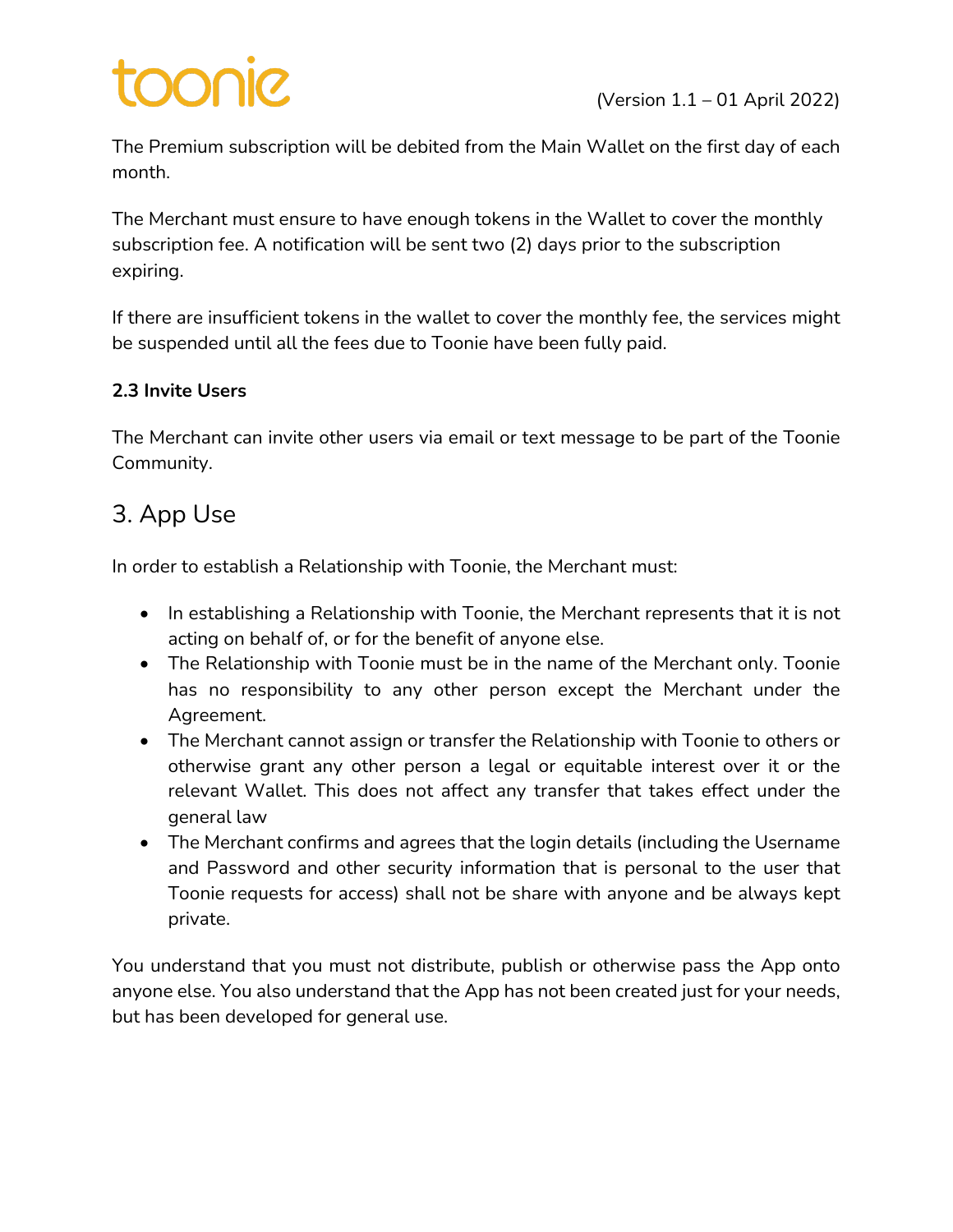# **SINOC**

When you download and use the App, Toonie has access to some Device information, such as Internet Protocol address, device name, os version and geo-loc; and when you use the App, it connects via your Internet connection.

You agree not to:

- translate, adapt, vary, modify, violate, circumvent, reverse-engineer, decompile, disassemble, create derivative works or otherwise interfere with any element of the App, or assist another person to do so;
- use the App in any unlawful manner, for any unlawful purpose, in any manner inconsistent with this Agreement, or act fraudulently or maliciously (e.g. by hacking into or inserting malicious code or harmful data into the App or any connected operating system);
- attempt to install or use the App on any jailbroken/rooted device. Jailbroken devices refer to any devices where software restrictions imposed by iOS, Apple's mobile operating system, are removed. Rooted devices refer to any device where is attained privileged control (known as root access) over various Android, Google's mobile operating system, versions;
- collect or harvest any information or data from the App or our systems or attempt to decipher any transmissions to or from the servers running any service;
- upload any content that is or may be considered violent, threatening, liable to incite racial hatred, in breach of confidence or privacy, discriminatory, defamatory, abusive, unlawful, pornographic, obscene, indecent, profane, or that may cause annoyance or inconvenience.

We may terminate your use of Toonie services, including this App if you use it for any illegal or immoral purpose, if you use offensive, obscene, vulgar, blasphemous or slanderous terms concerning Toonie and its employees and/or representatives or commit a material or persistent breach of this Agreement.

If you leave Toonie, we'd suggest that for privacy/security purposes you remove the App from all your devices.

From time to time, we may update or modify the App:

- to reflect changes in relevant laws and regulatory requirements;
- to offer new services; and/or
- to implement minor technical adjustments and improvements.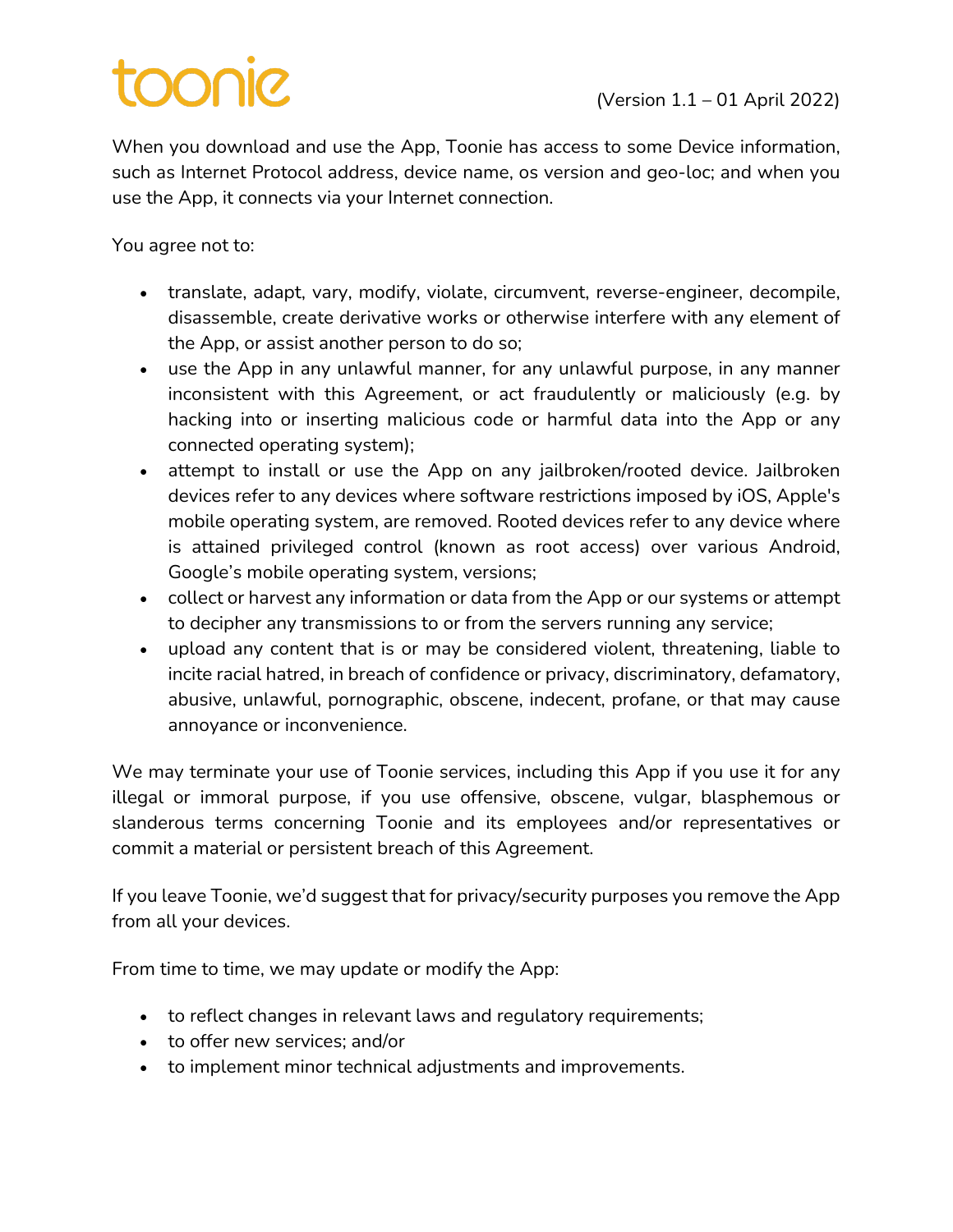# Sinoc

We will inform you when upgrades are available for the App. Some of these upgrades may be compulsory if you're to continue using the App, and some older versions of the App may become obsolete or cease to be supported over time.

We will assume you've obtained permission from the owners of any devices you use but don't own, to download or install a copy of the App. Either or both of you may be charged by your service provider for Internet access on the devices.

By using the App, you're allowing us to collect and use technical information about the devices and related software, hardware and peripherals. This allows us to improve our products and to provide our services to you.

The Customer must adhere to this agreement when using the services provided by Toonie in the platform and are subject to this agreement

# 4. App availability

There are times when we may need to carry out planned maintenance on the App. When we do this, all or some of the features on your App might be unavailable for a period of time. Therefore, we will ensure that we give you an advance notice prior to the update.

In the event of unplanned maintenance (for example, a technical fault or system error), we'll make every effort to restore the services as quickly as possible.

We are not held responsible for any liabilities arising from the App being unavailable due to any technical issues that are beyond our control. This includes unavailability of connectivity and technical issues with your Device.

# 5. App analytics

To ensure we're offering you the best experience we can, we will record events within the App, including page dwell time, time to complete processes, and how you use the App. This may also include the use of location data, connectivity type and technical device specifications. We do this to help with any problems we may encounter and monitor App usage and make improvements.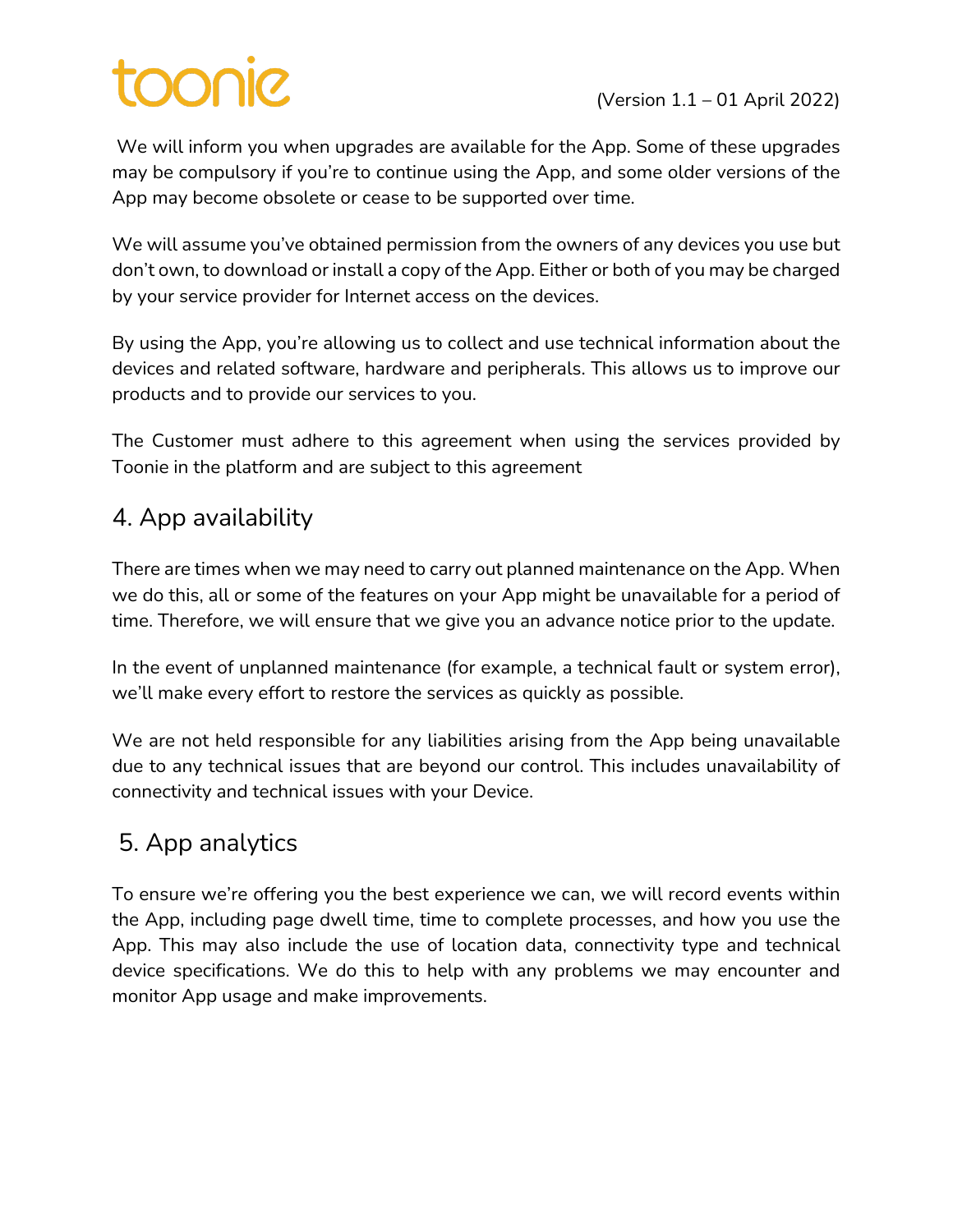# toonie

# 6. App Security

To access the App, you are required to create or be given security details such as the password. You are responsible for keeping your mobile device and security details safe and ensuring that no one else can access the App without your authorisation.

You must take all reasonable steps to avoid the loss, theft or misuse of your mobile device. Do not disclose any details about the Services to anyone except where necessary to authorise a Transaction.

If you suspect that the E-Wallet or security details have been compromised, you must notify us immediately. You must always keep your security details safe and not disclose them to anyone. Failure to comply with this may be treated as gross negligence and may affect your ability to claim any losses.

# 7. Approve Transactions

Where a Transaction shall be approved by the Individual, who could refuse such Transaction request, if the amount or the sender does not fit with the underlying purchase or for any other reason.

Once a Transaction is approved, its consent cannot be withdrawn.

## 8. Execution time of Transactions

All Transactions are executed in the local currency.

If you are the sender of the Transaction, we execute the Transaction by transferring the amount of the transfer to the receiver when the transfer is confirmed by the App.

If you are the receiver of the Transaction, we credit the transaction amount to your Wallet when the App confirms the transfer receipt.

# 9. Spending limits

We may impose limits on the amounts and volumes of Transactions that you are permitted to make using the Services. These limits are set out in the App.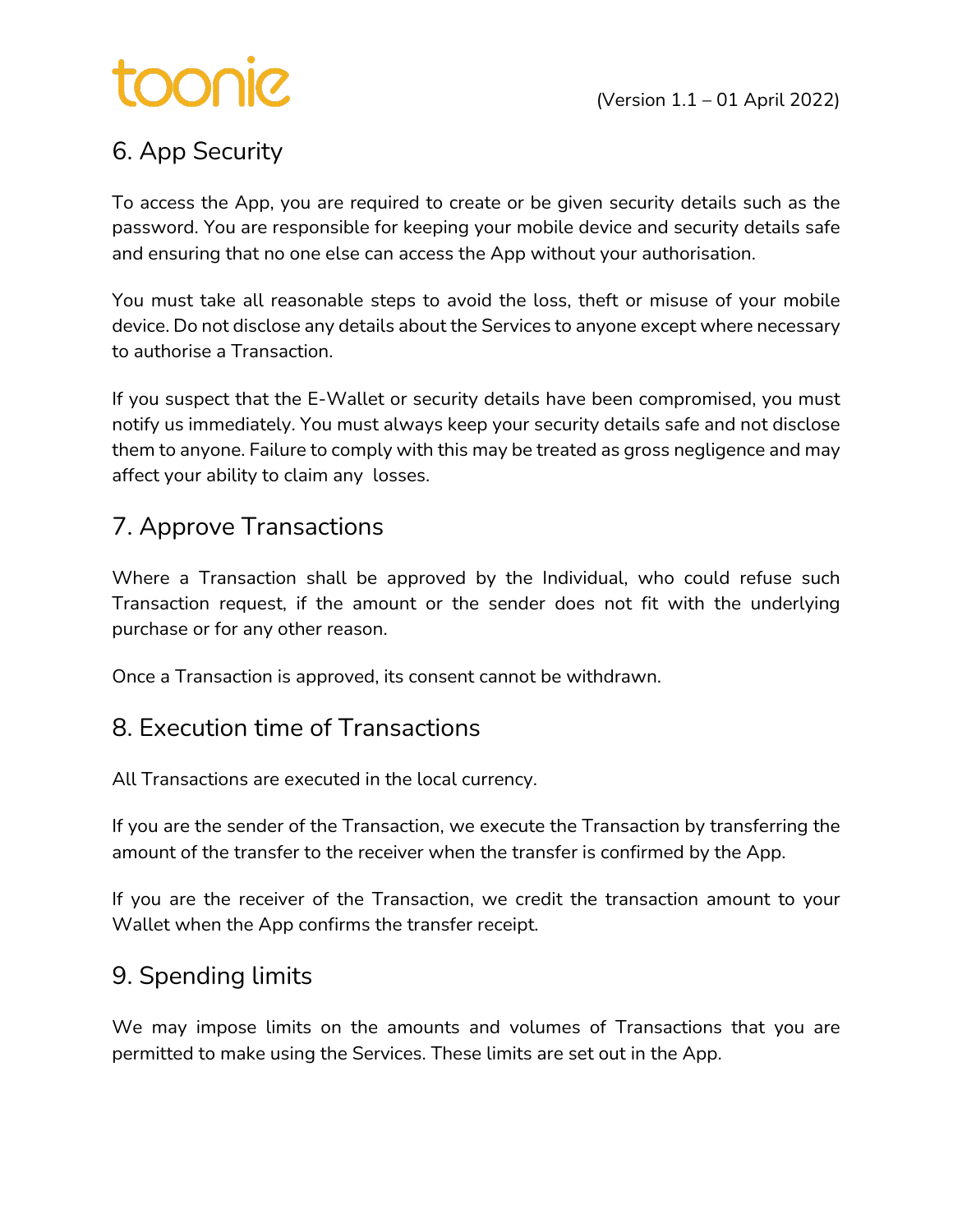# sinoo:

# 10. Fees

There are fees or charges for you using the Services; either to make or receive transfers to or from another person, make transfers of any value to offline and online shops, or create a voucher.

Any fees or charges applicable for you using the Third-Party Service and/or the Related Services will be shown to you on the App and/or through the Third Parties' platform at the time of each relevant transfer before you approve the Transaction.

For more details on the current fees, please refer to Annex 2.

## 11. Communication

#### **11.1. How you may contact us**

You may contact us using the Contact Us function in the App. Alternatively, you may contact us by email support@toonieglobal.com or post at Toonie Customer Service at at 7 Bell Yard, London, WC2A 2JR, United Kingdom

#### **11.2. How we may contact you**

We will typically contact you using the App. However, if necessary, we may contact you by email, via push notifications, social media or by phone call, using the details you provided in the App.

If those details change, you should inform us as soon as possible.

### **11.3. Language**

This Agreement is written in English since the User has already granted its consent. Any communications related to this Agreement will be in English, and any translation into other languages is considered as a mere courtesy translation.

Where this Agreement, other terms and conditions or any notice or other document relating to this Agreement is provided in a language other than the English language, then the English language shall prevail if there is a conflict, provided that the language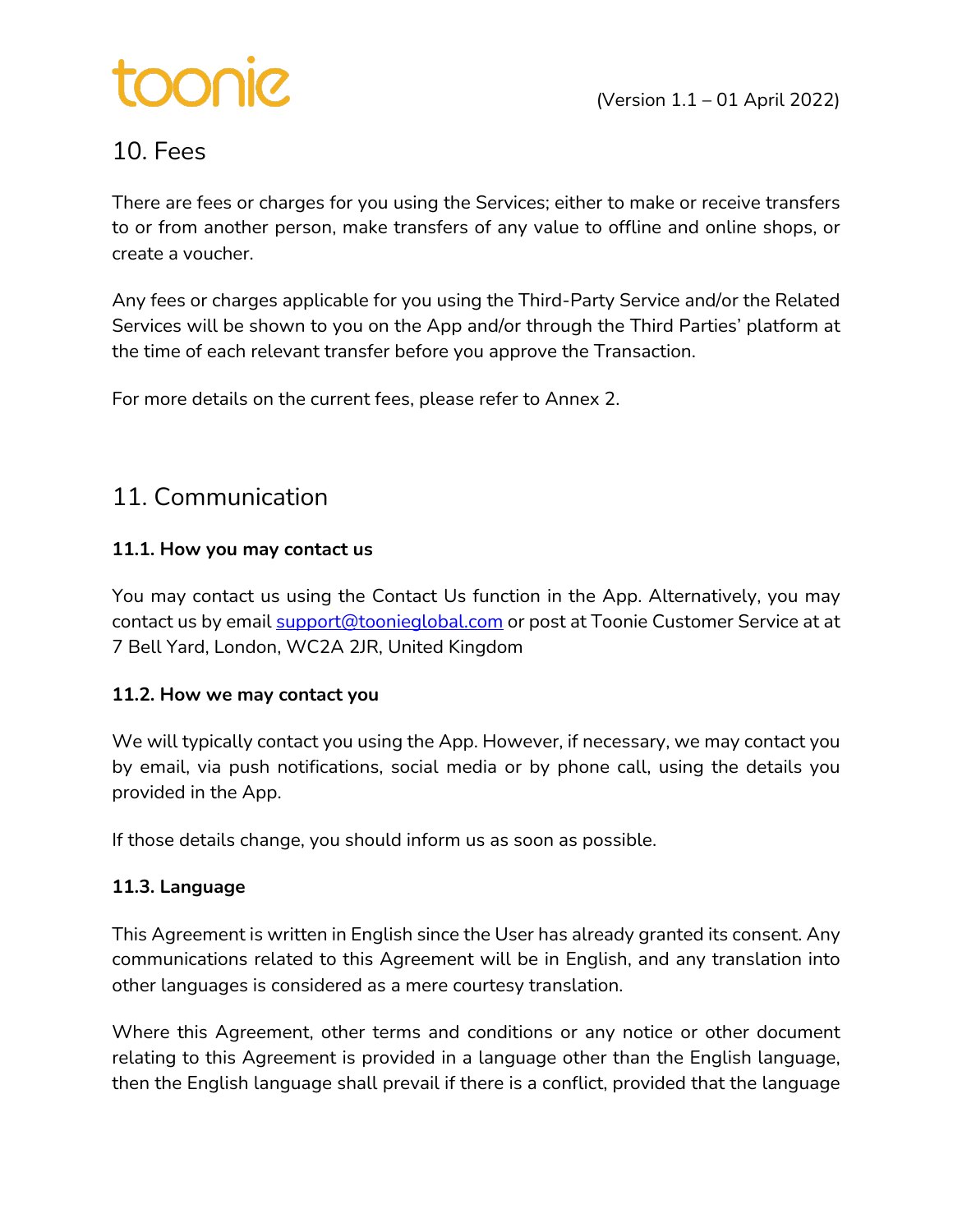# pinoo

at the place of the User's residence or domicile may also be applied if mandatory applicable User-related provisions are concerned.

#### **11.4. Copy of Agreement**

On its execution date, this Agreement will be made available to you in a digital format. You can view and download this agreement in the app and the website.

Additionally, you can contact us to request a copy of this Agreement, which we will send to you by email free of charge.

# 12. Suspending the Services

We may suspend your use of the Services if we have reasonable concerns about the security of the services offered in the platform or suspect the Services are being used in a fraudulent, immoral or unauthorised manner or there is a material breach of your obligations under this agreement, as well as in case you have used offensive, obscene, vulgar, blasphemous or slanderous terms to Toonie and its employees and/or representatives. In that case, your access to the app and the use of the Services may be temporarily suspended.

We will notify you of any such suspension as soon as possible and of the reasons for the suspension unless to do so would compromise reasonable security measures or otherwise be unlawful.

We may lift the suspension and, where appropriate, issue new security details free of charge as soon as practicable should the reasons for the suspension cease to exist.

### 13. Liability

You are liable for all losses incurred in respect of the use of the Services, if:

(i) you have acted fraudulently; or

(ii) you have intentionally or with gross negligence failed to look after and use the security details in accordance with the Agreement.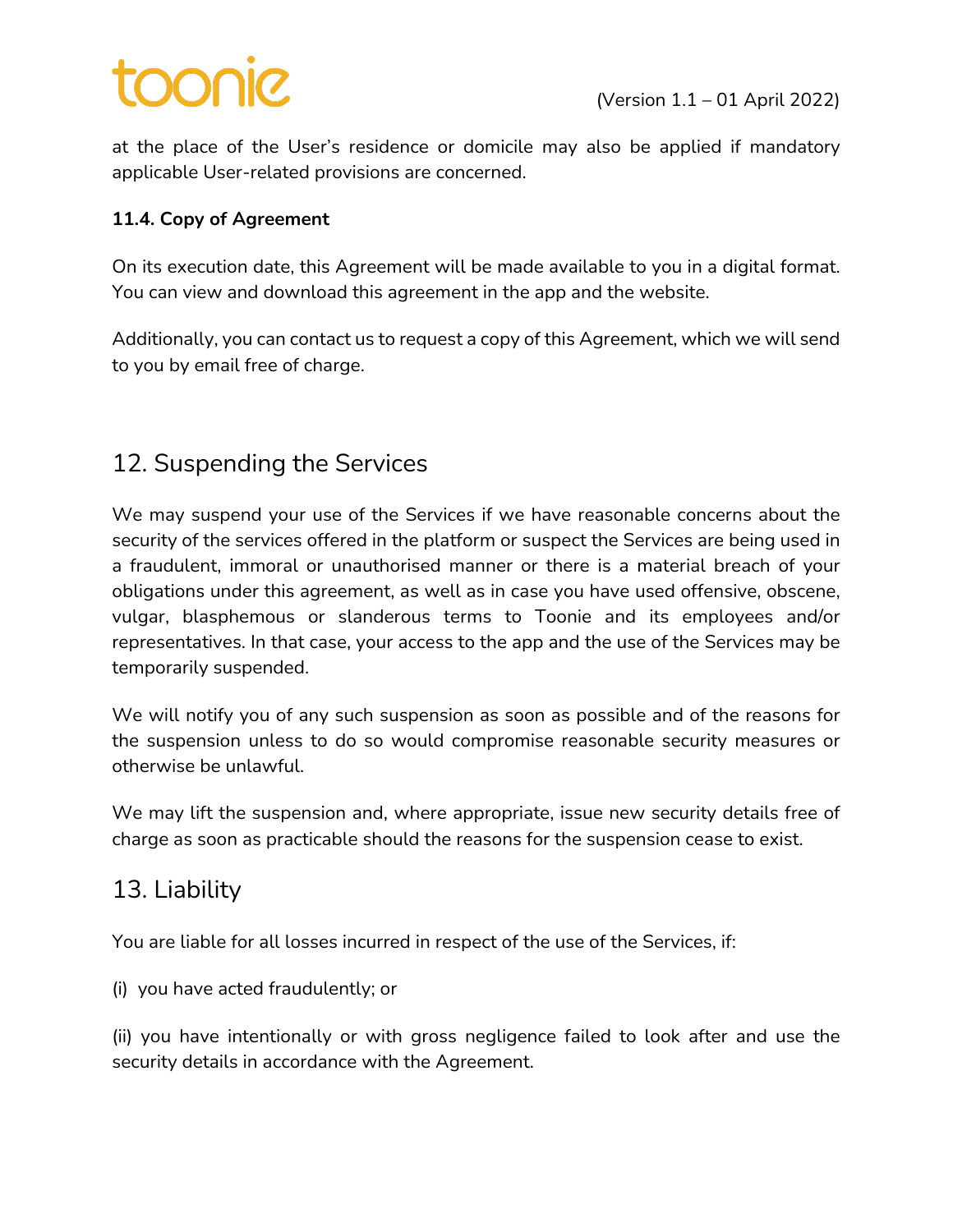The Company is not responsible for the safety, legality, quality or any other aspect of the goods and services purchased using the In App Services. Any complaints should be made directly between the Merchant and the customer.

The Merchant may provide a refund to the Customer through the Service, the refund can only be made if there are sufficient tokens in the Merchant E-Wallet.

# 14. Cooling off

The Merchant shall have a period of 14 days to exercise your statutory right of withdrawal from this Agreement without penalty and without giving any reason. This period shall begin from the acceptance of this Agreement. It is understood that any Transaction carried out during the 14-day period is not affected by that withdrawal.

# 15. Variations

15.1. The Company may change the Terms and Conditions of this Agreement, including Fees and limits by providing the Merchant with up to sixty (60) calendar days' notice by a written communication and will ensure the most recent version is always available on the Website or in the Merchant dedicated area:

a) to reflect the introduction or development of new systems, methods of operation, services or facilities;

b) to reflect a change or an expected change in market conditions, general good practice or the cost of providing services to the merchant by the Company;

c) to conform with or anticipate any changes in the law or taxation, any codes of practice or recommendations made by the relevant regulatory authorities;

d) to take account of a ruling by a court, ombudsman, regulator or similar body;

e) to rectify any mistake that might be discovered in due course.

15.2. The Company may make some changes to the Agreement immediately, without prior notice, if they:

a) are required by law, or by a regulatory body within a certain timeframe;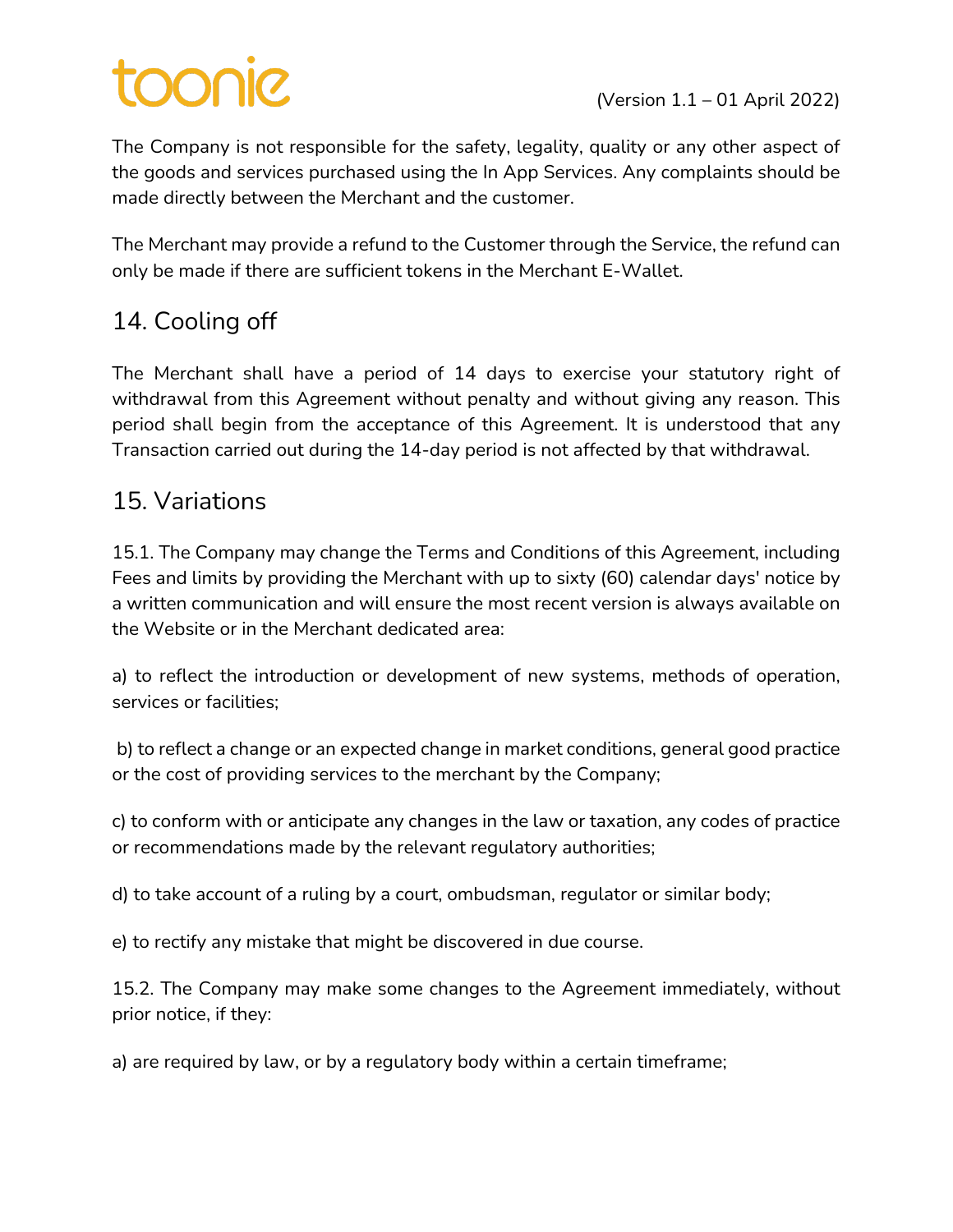b) are favourable to the User, such as the introduction of a new feature which would benefit the User;

c) relate to the addition of a new service or extra functionality of the Wallet, Dashboard or the Company Services and do not affect terms relating to the existing Services.

15.3. The User may terminate the Services at any time within fifteen (15) days from the new Terms and conditions is applicable if the User does not agree with the changes to the Agreement. Otherwise, it will be deemed that the User has accepted the changes to the Agreement.

15.4. If any part of this Agreement is inconsistent with any regulatory requirements, then such part shall not apply but shall be treated as if it did reflect the relevant regulatory requirement.

15.5. Any delay or failure to exercise any right or remedy under this Agreement by the Company shall not be construed as a waiver of that right or remedy or preclude its exercise at any subsequent time.

### 16. Termination

16.1. Toonie may terminate this Agreement:

a) at any time by giving thirty (30) days' prior written notice. Any available tokens balance in the E- Wallet will be converted and returned to the Merchant;

b) with immediate effect upon breach of this Agreement by the Merchant or upon Toonie's reasonable belief that the Merchant has used or intended to use the Services in a grossly negligent manner or for fraudulent or other unlawful purposes, or if the Merchant refused to provide all information and documentation requested by Toonie and if the Merchant has not complied with any of the obligations undertaken under this Agreement.

c) in case the E-Wallet has a negative balance for 3 consecutive months.

16.2. The Company may suspend the Services at any time with immediate effect and until the Merchant default has been remedied if:

a) The Merchant has provided the Company with incorrect or false personal information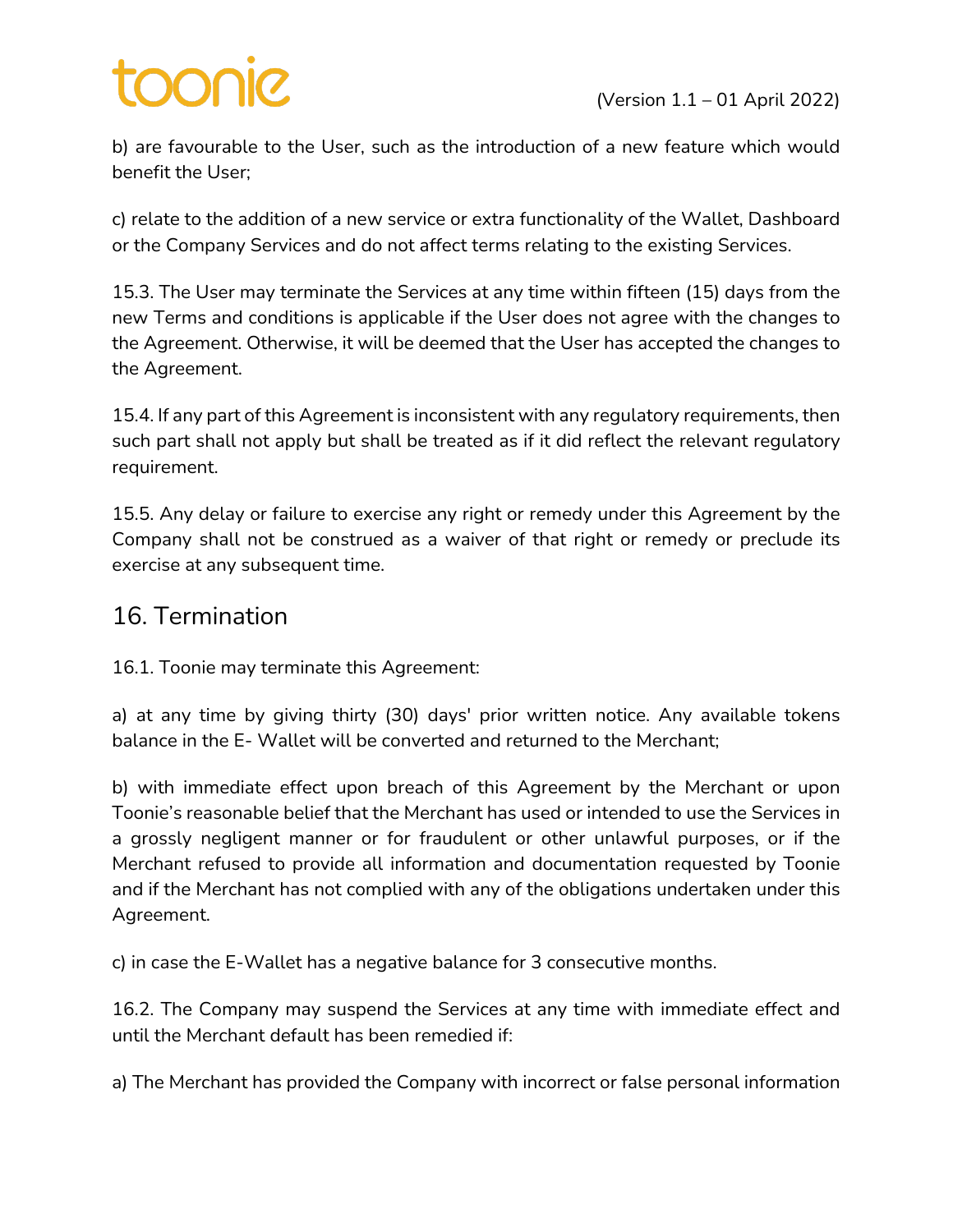b) A transaction has been declined for breaching this Agreement;

c) the Company will advise the Merchant of the suspension unless prevented to do so by law.

16.3. The Merchant may terminate the Agreement and close the E-Wallet at any time by giving Toonie thirty (30) days prior written notice to support@toonieglobal.com.

# 17. Duration

This Agreement is a framework contract of indefinite duration, unless terminated by either parties, subject to clause 16.

# 18. Redemption and expiry

You may redeem all or part of the tokens held in the Wallet at any time by following the instructions made available to you in the App. We will transfer your funds to your bank account. It is not possible to redeem your funds to a bank account that is not under your name.

## 19. Privacy Policy

With respect to our Privacy Policy, please refer to. https://www.toonieglobal.com/privacy-policy

## 20. Complaints

20.1. Toonie takes all complaints seriously. In the first instance, the customer can contact the Company via:

a) Email: *complaints@toonieglobal.com* 

b) Post: 7 Bell Yard, London, WC2A 2JR

20.2. If possible, the Merchant should clearly indicate they are wishing to make a complaint. This helps the Company to distinguish a complaint from a mere query. To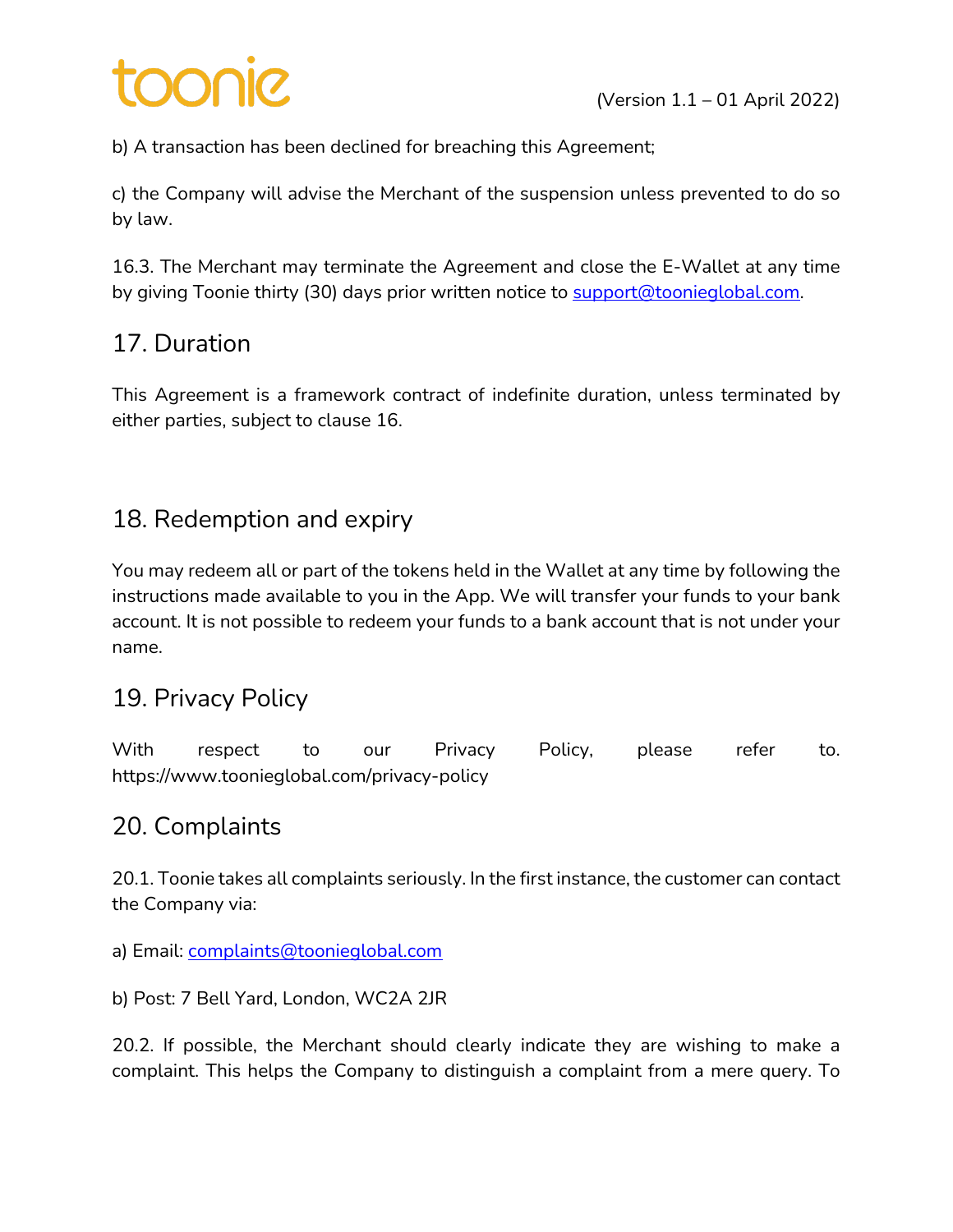# toonie

assist Toonie's review, the Merchant must provide the reason the complaint and as much relevant information as possible.

20.3. The complaints procedure sets out the process for submitting and resolving any complaints. The Merchant may request a copy of the complaints policy and procedure at any time by contacting customer services via the email complaints@toonieglobal.com or consulting the dedicated area of the Website.

20.4. A final response to the complaint, or a letter explaining why the final response has not been completed, will be sent to the Merchant within three working days from the complaint. If the Company is unable to resolve your complaint within three working days from the day it is received, the Company will send to the Merchant a prompt written acknowledgement to advise that the Company has received the complaint and they are dealing with it

# 21. Intellectual Property Rights

All content included in our App (including all user-facing material, and all underlying material such as code, software and databases) and the copyright and other intellectual property rights in that content, unless specifically labelled otherwise, belongs to or has been licensed by us. All content is protected by applicable local and international intellectual property laws and treaties.

By Intellectual Property Rights, we mean all vested, contingent and future intellectual property rights including, but not limited to, copyright, trademarks, service marks, design rights (whether registered or unregistered), patents, know-how, trade secrets, inventions, set-up, database rights and any applications for the protection or registration of these rights and all renewals and extensions thereof existing in any part of the world whether now known or in the future created to which the Licensor may be entitled.

## 22. Website Links

We may provide links to other content such as websites, web apps and downloadable apps. Unless expressly stated, this content is not under our control, and we neither assume nor accept responsibility or liability for such third-party content. The provision of a link by us is for reference only and does not imply any endorsement of the linked content or those in control of it.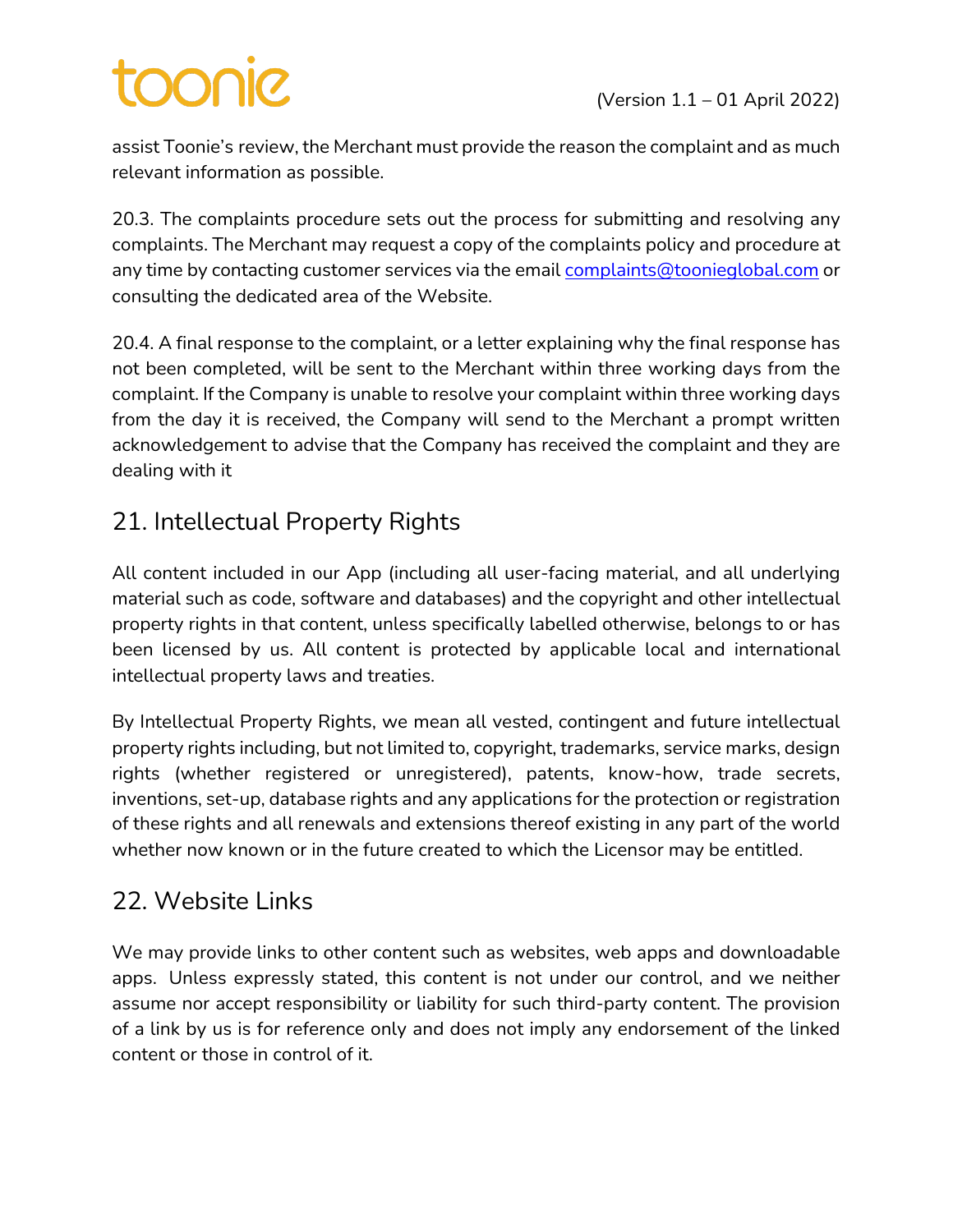# toonie

# 23. Force Majeure

We are not liable for any breach of the Agreement where the breach is due to abnormal and unforeseeable circumstances beyond our control, the consequences of which would have been unavoidable despite all effects to the contrary. Nor are we liable where the breach is due to our legal obligations.

## 24. Severance

If any term or provision in the Agreement shall be held to be illegal or unenforceable, in whole or in part, under any enactment or rule of law, such term or provision or part shall to that extent be deemed not to form part of the Agreement, but the validity and enforceability of the remainder of the Agreement shall not be affected.

## 25. Assignment

We may assign the receivables and the rights and obligations arising out of this Agreement to another company at any time by giving you prompt notice of this. If we do this, your rights will not be affected.

### 26. Governing law and jurisdiction

This Agreement (including any non-contractual matters and obligations arising therefrom or associated therewith) shall be governed by, and construed in accordance with, the laws of England and Wales.

Any dispute, controversy, proceedings or claim between the Parties relating to this Agreement (including any non-contractual matters and obligations arising therefrom or associated therewith) shall fall within the jurisdiction of the courts of England and Wales.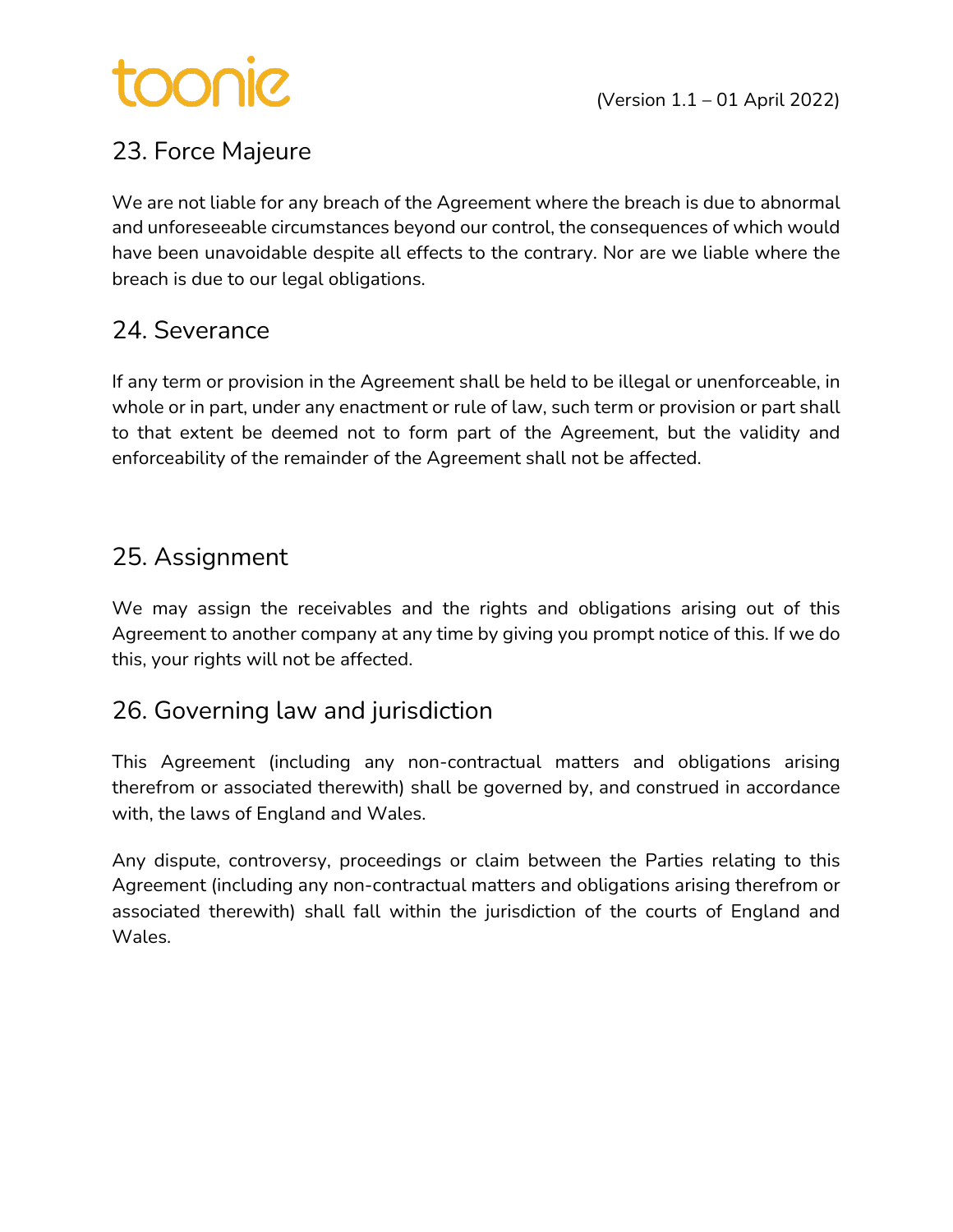

#### **Annex 1**

Available currencies

|            | <b>Currency Definition</b>                            |
|------------|-------------------------------------------------------|
| <b>GBP</b> | shall mean the lawful currency of the United Kingdom. |
| EUR        | shall mean the lawful currency of Eurozone.           |
| <b>CHF</b> | shall mean the lawful currency of Switzerland.        |

|      | <b>Token Definition</b>                                                                            |
|------|----------------------------------------------------------------------------------------------------|
| tGBP | shall mean the token equivalent to the lawful currency of the United Kingdom,<br>with a 1:1 value. |
| tEUR | shall mean the token equivalent to the lawful currency of Eurozone with a 1:1<br>value.            |
| tCHF | shall mean the token equivalent to the lawful currency of Switzerland with a<br>$1:1$ value.       |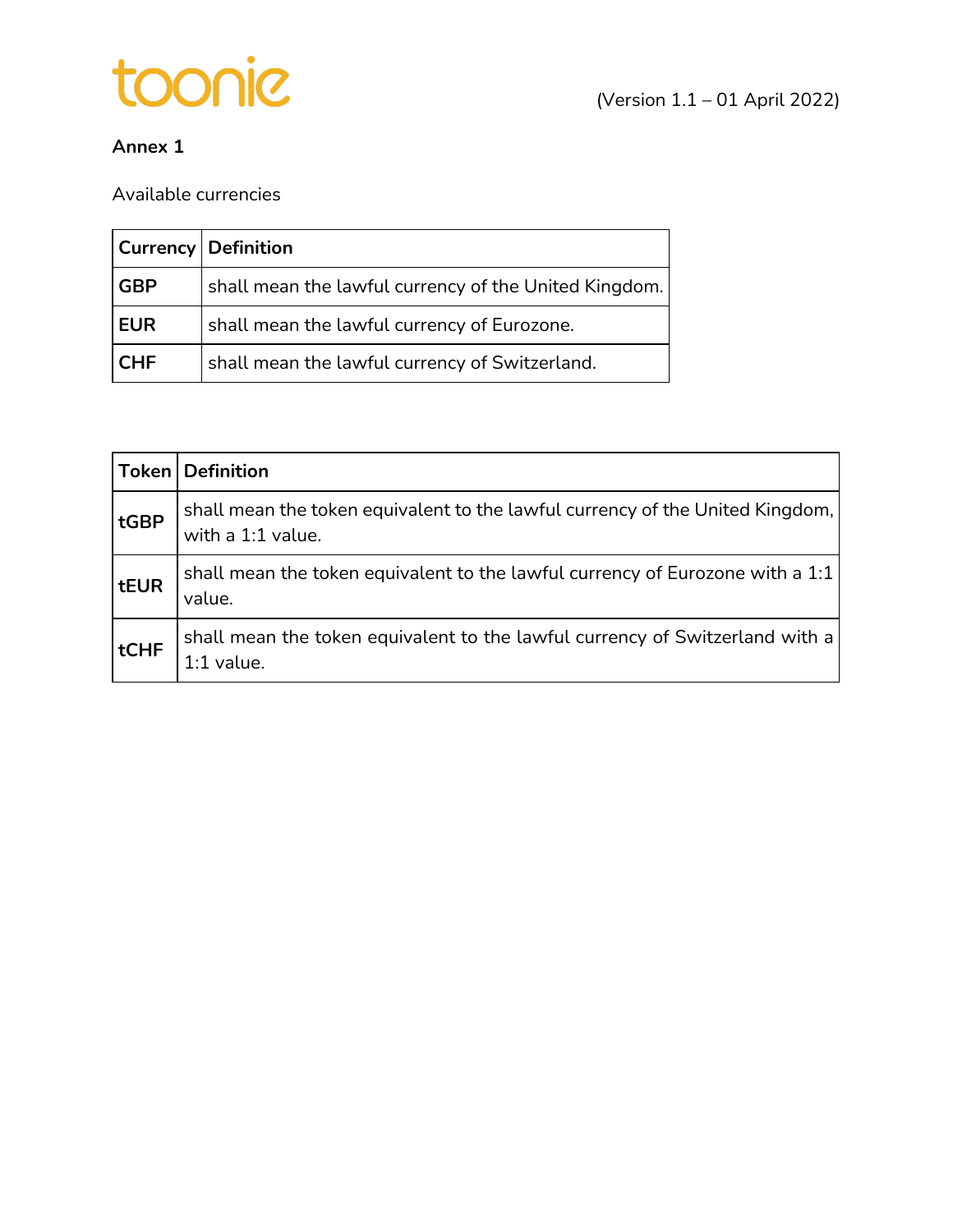# toonic

### **Annex 2**

#### *Applicable fees*

#### **FREE Subscription**

| <b>SERVICE</b>                   | <b>CH</b> | IΤ                             | <b>UK</b> | <b>LIMITS</b> |
|----------------------------------|-----------|--------------------------------|-----------|---------------|
| App Download                     | Free      | Free                           | Free      | 1 per device  |
| Subscription                     | Free      | Free                           | Free      | 1             |
| <b>Additional shops</b>          | Free      | Free                           | Free      | 1             |
| Offer Creation (first 2)         |           | Free PCM   Free PCM   Free PCM |           | N/A           |
| <b>Additional Offer Creation</b> | 2.99      | 2.99                           | 2.99      | Per Shop      |
| <b>QR Code Scanner</b>           | Free      | Free                           | Free      | Unlimited     |
| Wallet deposits                  | Free*     | $Free*$                        | Free*     | Unlimited     |
| <b>Wallet Withdrawals</b>        | $1.00*$   | $1.00*$                        | $1.00*$   | Unlimited     |

#### **PREMIUM Subscription**

| <b>SERVICE</b>          | <b>CH</b> | IT    | UK   | <b>LIMITS</b>    |
|-------------------------|-----------|-------|------|------------------|
| App Download            | Free      | Free  | Free | 1 per device     |
| Subscription            | 29.99     | 29.99 |      | 29.99 1 PER SHOP |
| <b>Additional shops</b> | 19.99     | 19.99 |      | 19.99 Unlimited  |
| <b>Offer Creation</b>   | Free      | Free  | Free | 20 PCM           |
| <b>QR Code Scanner</b>  | Free      | Free  | Free | Unlimited        |